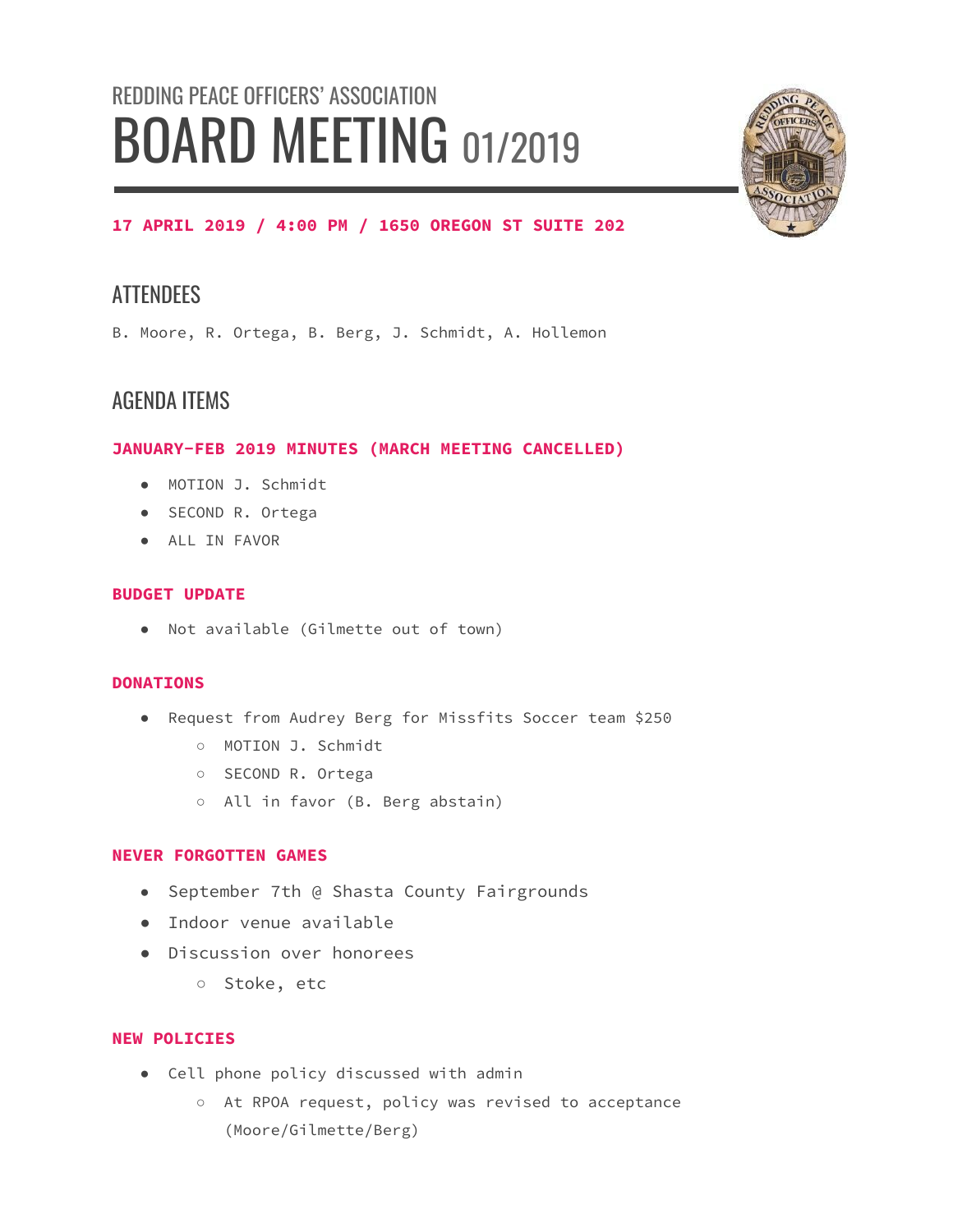- AVL
	- Continued discussion with admin. No issues thus far
	- Captain Schueller has assured us that AVL will be used properly and within reason

#### **BLUE SANTA**

● Nicole Rempfer will consider taking program over

#### **REMOVAL OF RECENTLY PROMOTED MEMBERS FROM RPOA LEDGERS**

#### **CARR FIRE PIN**

- R. Ortega presents idea of creating a Carr Fire Campaign ribbon for officers involved in the Carr Fire, evacuations or security
- Discussion of ribbon design (Berg)
- Present to Chief

#### **OFFICE KEYS**

- Make sure all Board members have access
- Check with building manager to resolve air access issue

#### **RPOA PARTIES**

- Waterworks
	- Invite RFFA
		- Pay own way
		- Assist with food
- Kids Christmas party
	- November 29, Nor-Cal Gymnastics
- Adult Christmas party
	- December 7, Sons of Italy

#### **DISCUSSION: UPGRADES WHILE SGT IS ON LIGHT DUTY**

- Corporal is acting Sergeant even if Sgt is present on light duty. Upgrade pay should be provided
- B. Moore will address with Admin